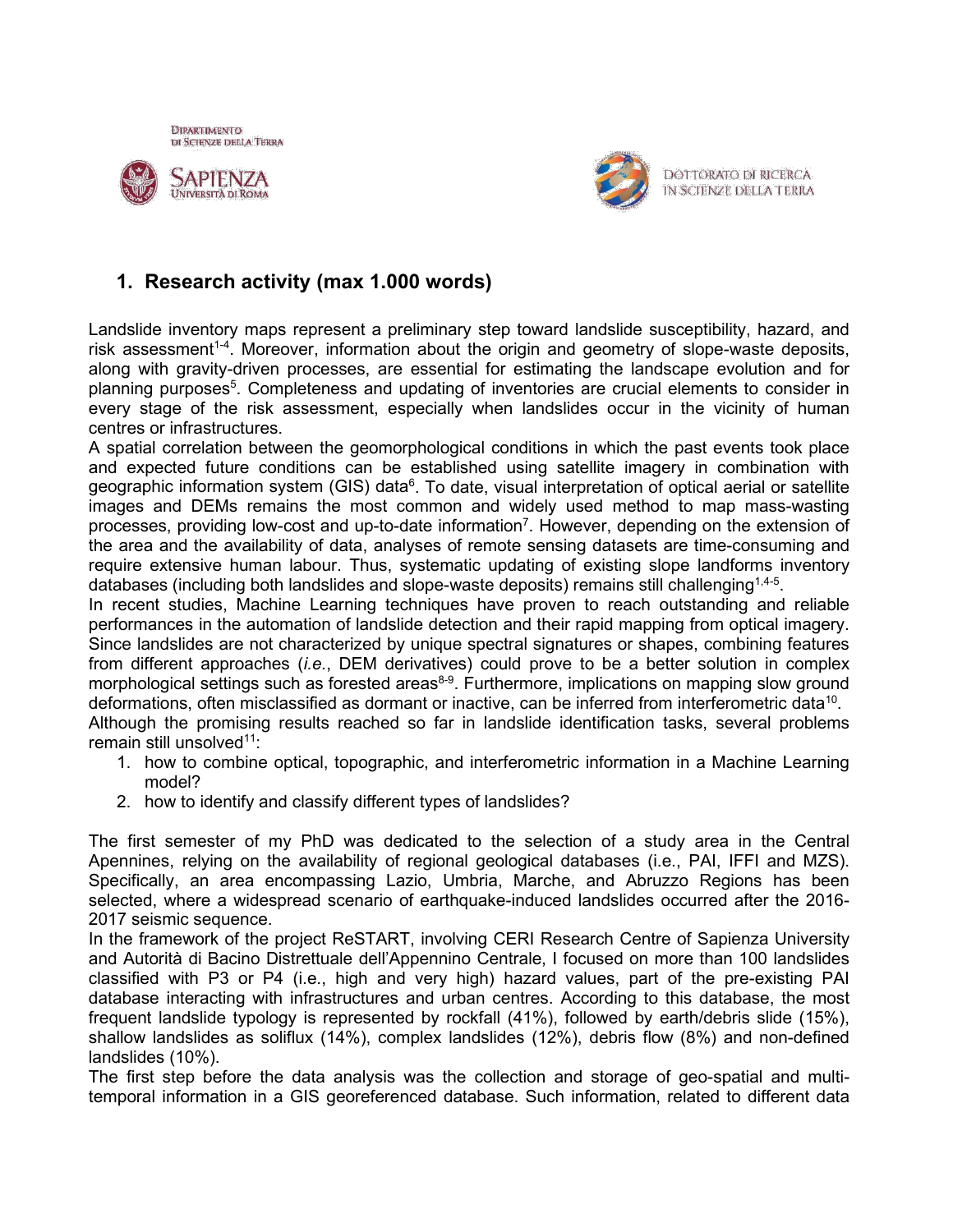types, was then grouped in the following datasets: 1) geological and lithological features (1:10.000); 2) topographical features (CTR and medium to high-resolution DEMs); 3) multi-temporal aerial imagery; 4) other pre-existing landslides inventories (IFFI, MZS, CEDIT); 5) Persistent Scatterers (PS).

Since there is neither a national nor regional standard for updating PAI inventory, I introduced a new workflow that permitted the combination of classic mapping techniques (aerial photos inspection) with the most recent ones (use of DEMs and PS) at a local scale of 1:5000.

A general overview of each slope, embracing one or more landslides, is fundamental to assess previous recordings of displacements and predisposing factors for instabilities: for this reason, considering pre-existing databases, slope morphology, and geological units outcropping provided initial hints on which landslides kinematics is likely to occur. Moreover, information about the state of activity was derived from the PS time series analysis of ERS (1992-2000) and ENVISAT (2004- 2008) satellites, in order to distinguish dormant landslides from active ones.

Although the visual interpretation of aerial photos remains the most common and classic method to recognize landslides, the first attempt in updating boundaries was made using topographic surface models. Therefore, visual analysis and interpretation of a LiDAR-derived DEM of 2m-resolution (where available) and a 5m-resolution DEM generated from the 1:5000 topographical map was performed. From the latter DEM, several shaded relief maps, with variable sun azimuths, were also obtained: this permitted to avoid azimuth-bias in the interpretation of landforms and emphasize scarps, topographic changes, and other landslides elements under different illumination effects $^{12\textrm{-}13}$ .

Modified boundaries and new landforms resulting from this step were then further refined through the multi-temporal interpretation of stereo pairs (acquired in 1953-1954), orthophotos (acquired in 1988-89, 1994-98, 2000, 2006, 2008 and 2012), and recent satellite imagery (2016-2021), which also helped in the assessment of the state of activity of each polygon.

Geomorphological field surveys were eventually carried out to validate kinematics, states of activity and, in some cases, solve misclassification due to intricate spatial relationships.

To date, results derived from this workflow are already available for Autorità di Bacino Distrettuale dell'Appennino Centrale, which will update its old inventory. During the next months, I will complete the procedure on the remaining landslides and use this dataset as a starting point for interferometric analysis and application of semi-automatic detection algorithms.

#### **REFERENCES**

- 1. Guzzetti et al., 2012; Earth-Sci. Rev., 112, 42-66.
- 2. Mezaal et al., 2017; Appl. Sci. 7, 730.
- 3. Sameen and Pradhan, 2019; IEEE Access. 7, 114363–114373.
- 4. Prakash et al., 2020; Remote Sens. 12, 346.
- 5. Drăguţ and Blaschke, 2006; Geomorphology 81, 330-344.
- 6. Zhong et al., 2020; Int. J. Remote Sens. 41, 1555-1581.
- 7. Ghorbanzadeh et al., 2019; Remote Sens. 11, 196
- 8. Van Den Eeckhaut et al., 2012; Geomoprphology 173-174, 30-42.
- 9. Chen et al., 2018; Sensors 18, 821.
- 10. Mondini et al., 2013; Geomorphology 201, 135-147.
- 11. Wang et al., 2021; Geosci. Front. 12, 351-364.
- 12. Van Den Eeckhaut et al., 2005; Geomorphology 67, 351-363.
- 13. Ortuño et al., 2017; Geomorphology 67, 364-382.